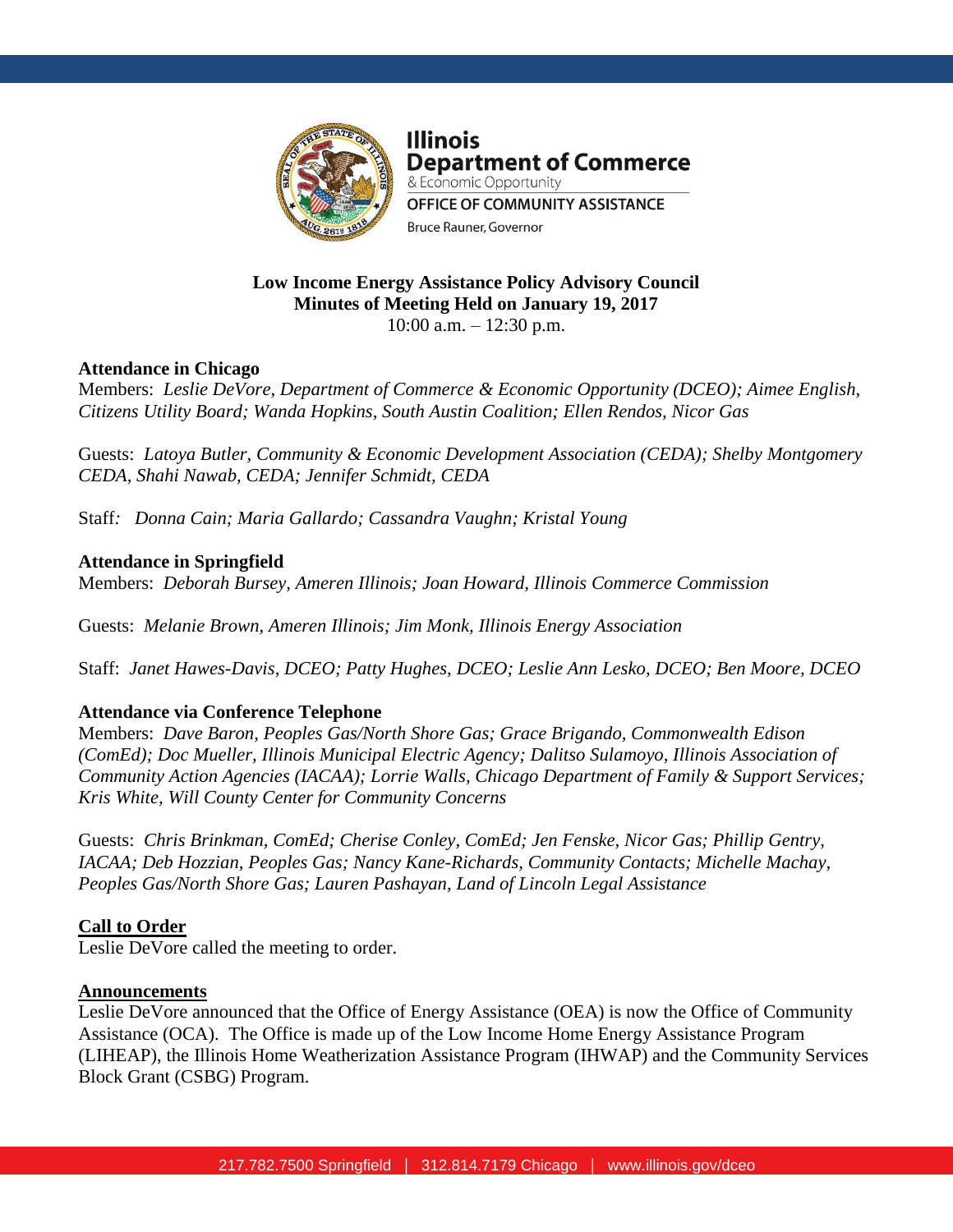Leslie also announced that the Office has a new Assistant Deputy Director, Donna Cain. Donna will be headquartered in the Chicago Office.

Leslie also mentioned with the reorganization, the Office of Community Assistance will be able to add ten new staff to help with the understaffing issue.

## **Approval of Minutes**

Deborah Bursey made a motion that the July 21, 2016 minutes be accepted. Ellen Rendos seconded the motion. A vote was taken, motion carried.

Ellen Rendos made a motion that the October 19, 2016 minutes be accepted. Deborah Bursey seconded the motion. A vote was taken, motion carried.

## **Fiscal Report**

Ben Moore explained that there is roughly \$25.5 million in Weatherization out to the Local Administering Agencies (LAAs). There have been expenditures of \$4.8 million so there is \$20.6 million left. OCA has about completed reconciling the carry over money from last year's weatherization program. There will likely be a small amount of funds available for those agencies who have already expended theirs this year.

In LIHEAP there is roughly \$141.5 million out to the LAAs. There has been about \$108 million in expenditures so there is about \$33 million left. OCA does have some reserve money if agencies expend what they have. OCA anticipates that there will be sufficient money to get through the end of this program year and have some startup money for next program year. The application period for the Percentage of Income Payment Program (PIPP) ended December 31, 2016. The agencies are finalizing the applications and once OCA determines that all applications are processed any remaining balance will be moved to LIHEAP. There was 30 million in PIPP out to the LAAs and the Fiscal Report shows 29 million because it was clear that some agencies wouldn't be using all of their allocation so it has been taken and moved to LIHEAP. Once OCA is sure that all PIPP applications are processed, the balance will be moved to LIHEAP to help cover Direct Vendor Payments (DVPs), the current balance is approximately 8.9 million.

## **Weatherization**

Mick Prince was in training, so Leslie Ann Lesko provided the Weatherization update. There are 628 weatherization jobs that are complete this program year through final inspection. There are 681 jobs that are in progress. There have been delays in getting the money out and now the agencies are getting production ramped up. There was a question if the 3200 units on the report was the Weatherization goal. Ben Moore explained that it was, but as more jobs come in and the average cost per home is realized that the number would most likely go down because of the braided funding approach. Braided funding is applying multiple funding sources to the home, when possible, in order to maximize the measures installed in each home. The goal is to leave the home with no energy penalties. By utilizing the braided funding agencies are able to provide more weatherization measures for each home because HHS and State funding is a lot more flexible than DOE.

## **LIHEAP/PIPP**

Maria Gallardo said as of January 18, 2017 there was \$82,168,991 spent on behalf of 181,004 households receiving LIHEAP. When OCA compared applications taken this program year to the applications taken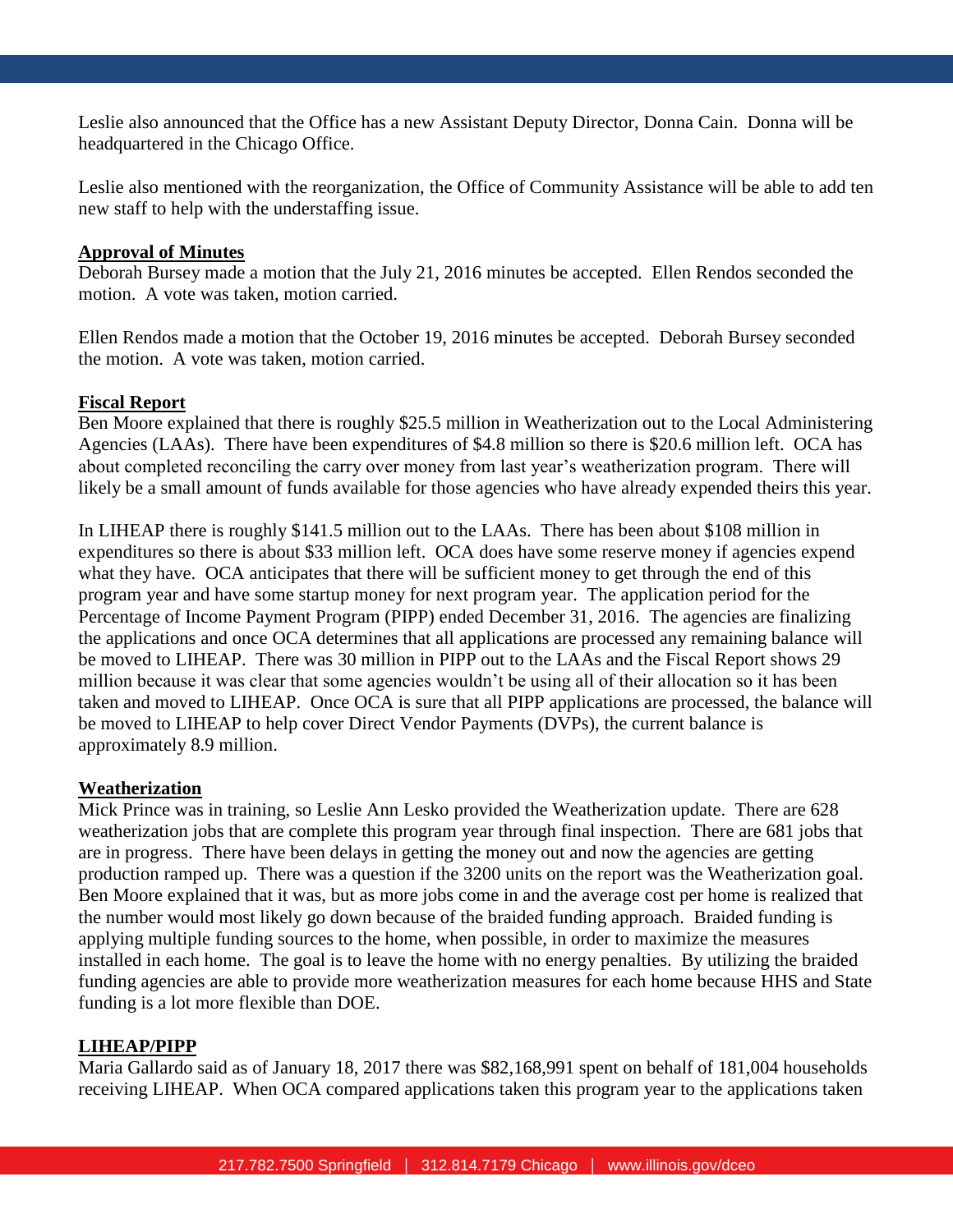during the last two program years, there is a reduction in the number. Maria thinks it is because of the reintroduction of PIPP this program year and the amount of time it takes at each appointment to explain the program, along with a warmer winter thus far. The enrollment period for PIPP ended on December 31, 2016 and the agencies have until January 31, 2017 to finish processing applications. Hopefully the agencies will start seeing more LIHEAP applications after that time.

OCA was running a Federal Energy Regulatory Commission (FERC) Reconnection Assistance Program along with the Attorney General's Office. Last year the program was suspended because there wasn't a PIPP program due to a lack of funds. This year the FERC program is again running. As of January 18, 2017 a total of \$40,402 has been allocated on behalf of 99 FERC clients. The remaining balance in FERC is approximately \$239,000. In past years OCA had been having challenges spending the money because it a small amount of money compared to LIHEAP or PIPP. Also, it was labor intensive for the agencies because the goal was to reconnect clients in the Commonwealth Edison (ComEd) territory that met some guidelines on the FERC and then enroll those clients in PIPP to encourage good payment behavior and help them maintain energy service through the year. This year OCA and the Attorney General's Office decided to remove the PIPP qualification requirement. So as agencies run out of PIPP money they can use the FERC to reconnect their clients in the ComEd territory.

Maria Gallardo said that PIPP has obligated \$20,525,768 annually on behalf of 28,692 clients that are receiving PIPP benefits. The PIPP enrollment period ended December 31, 2017. Before the end of the program there were approximately twelve (12) agencies that had exhausted either all of their PIPP funds or PIPP funds in certain counties. The agencies have until January 31, 2017 to process all PIPP applications. Maria explained that we are having PIPP Steering Committee Meetings on a quarterly basis. The last meeting was held on January 5, 2017. One of the discussion items was the PIPP pledge reject code that will be programmed in the STARS system. That change will be implemented on February 20, 2017. There will be a Webinar provided for the local agencies before the change is implemented. It was discovered that some clients were receiving more than the \$1,800 maximum annual PIPP benefit or more than the maximum monthly benefit. The majority of the instances were happening at the end of the State's fiscal year in June when the utilities sent two pledges because of their billing cycles. There were also instances where clients moved and received two pledges in one month. The STARS system will now automatically reject the extra pledge. The Consumer Education Subcommittee is working to develop talking points for the LAAs and utilities and letters for clients that are impacted. Also discussed at the PIPP Steering Committee Meeting were the Webinars that OCA and Capitol Strategies are developing on the different processes for PIPP. Some of the webinars are: PIPP Intervention; How to Do a Transfer; The Appeal Process and PIPP Recertification Refresher. Also discussed at both the PIPP Steering Committee and previous PAC meetings was the PIPP benefit versus administrative costs. OCA has been discussing whether to propose new language to the Energy Assistance Act so that the clients would get the maximum benefit possible while being fair to the local agencies so that they can recoup their administrative money. When the agencies enroll a client with no PIPP benefit, they aren't earning any administrative money for all the work involved with the PIPP program. SB2814 was introduced and passed in a very short timeframe in December. With the passage of SB2814, OCA lost the opportunity to introduce new language for inclusion in the Energy Assistance Act anytime soon. SB2814 extends the LIHEAP Supplemental Fund to 2025; it also amends the PIPP portion of the Energy Assistance Act, specifically the Supplemental Arrearage Reduction Program (SARP). It allows the utilities to continue running the ARP for clients that aren't eligible for PIPP due to any number of reasons, including no State funds allocated for PIPP in a program year. Dave Baron and Jim Monk commented that the utilities had